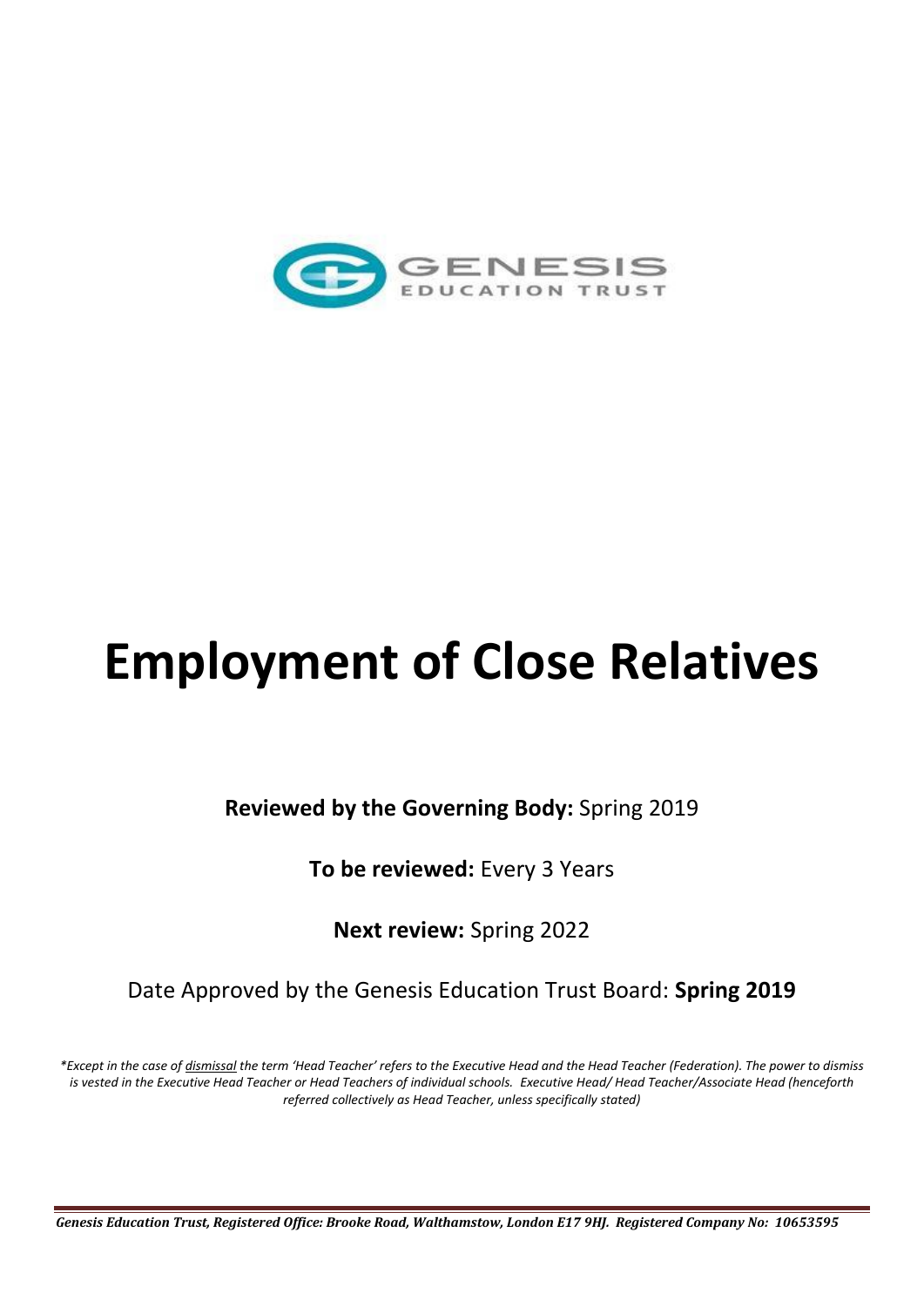## **CONTENTS**

|                  | <b>SECTION 1:</b>                                                             | <b>OUTLINE OF POLICY</b>   | <b>PAGE</b>           |
|------------------|-------------------------------------------------------------------------------|----------------------------|-----------------------|
| 2<br>3<br>4<br>5 | Introduction<br>Scope<br>Policy statement<br>Key principles                   | Roles and responsibilities | 3<br>4<br>4<br>5<br>5 |
|                  | <b>SECTION 2:</b>                                                             | <b>OUTLINE OF PROCESS</b>  |                       |
| 2<br>3           | <b>Recruitment of Staff</b><br><b>Supervision of Staff</b><br>Confidentiality |                            | 5<br>6<br>6           |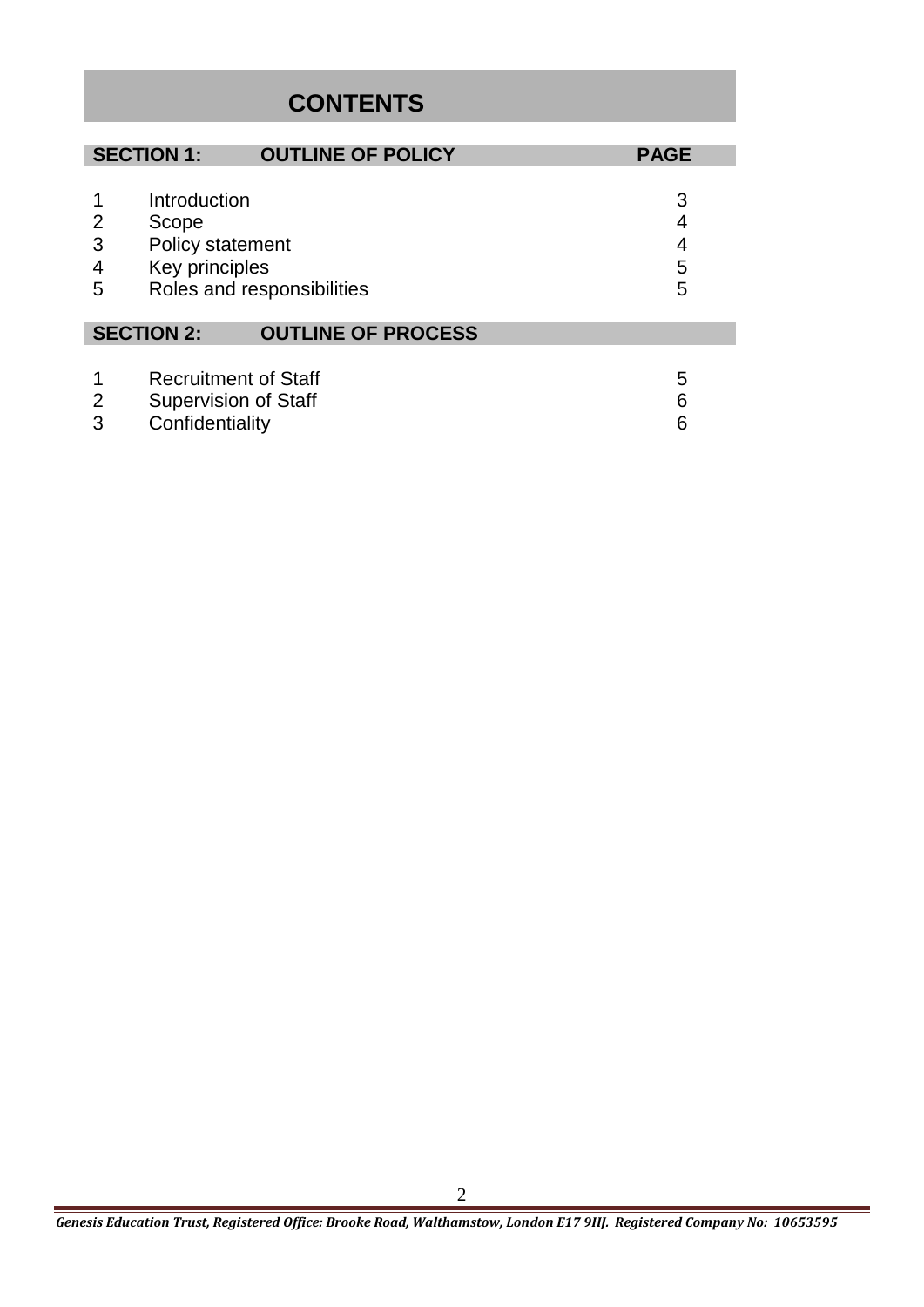# **SECTION 1 | OUTLINE OF POLICY**

#### **1. INTRODUCTION**

- 1.1 In any organisation, there may be occasions when close relatives may be employed by that organisation. Ordinarily, the employment of close relatives in a large organisation is of little significance, but in smaller organisation such as Schools significant problems can arise.
- 1.2 We would like to highlight to schools where problems can arise and to provide guidance on how these can be minimised.
- 1.3 In particular, problems may occur where partners or relatives work together in a direct line management relationship, or where there is some form of authority exercised by an individual over a close relative. It is not suggested that individual employees would allow themselves to be influenced by personal relationships, however it would be advisable to avoid circumstances which such practice might be alleged or inferred whenever possible.

Some examples include:

- a) the appointment of staff
- b) the managing of staff
- c) the counselling of staff
- d) the appraising of staff; or
- e) the disciplinary of the other person; or
- f) any interaction or decision where there may be a perception of either adverse or favourable treatment due to the relationship involved.
- 1.4 In circumstances where close relatives work together, there is potential for division of loyalty or allegations of favouritism or nepotism which must be avoided. The requirements of equalities legislation and regulation must be scrupulously observed and therefore selection for appointment, training and promotion must not be affected by marital or family status. Nor should an employee's right to privacy be infringed. It is important that working arrangements are fair and seen to be fair in practice.
- 1.5 Employees should be aware that a breach of this policy could lead to disciplinary action being taken.

### **2. SCOPE**

- 2.1 The School Staffing (England) Regulations 2009 as amended in 2013 & 2015 and accompanying statutory guidance on managing staff in schools recommends the Governing Body / Board of Directors delegates functions relating to staff appointments, outside of the Leadership group to the Head Teacher.
- 2.2 All decisions made by the school must comply with the Equality Act 2010 which prevents discrimination on the grounds of age, race, religion or belief, disability, gender reassignment, sex, sexual orientation, marriage and civil partnership.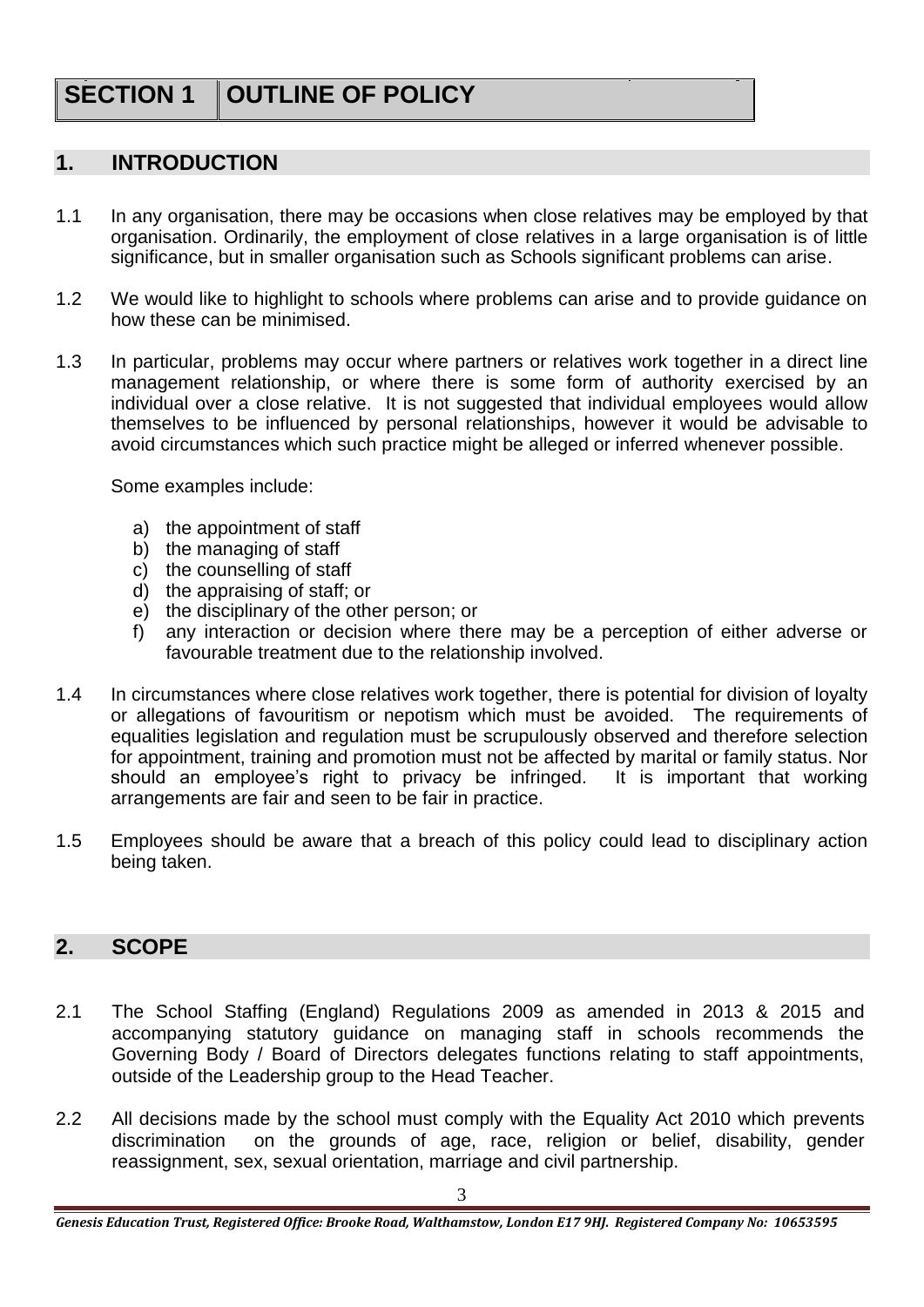2.3 This policy covers all members of staff who are employed within a school on a permanent, agency, temporary, casual, contract, fixed-term or secondment basis.

#### **3. POLICY STATEMENT**

- 3.1 Where possible close relatives and members of the same household should not be employed in positions where one has a supervisory responsibility for the other or makes employment decision pertaining to the other, or exercises authority over the other.
- 3.2 Close relatives are defined as the employee's:
	- a) Spouse or partner, or former spouse or partner (including same sex partners and civil partners);
	- b) Parent, parent in law, grandparent;
	- c) Brother or sister (Including in laws);
	- d) Son or daughter (including in laws),grandchildren;
	- e) Uncle, aunt, niece, nephew;
	- f) Step family members falling into the above categories; and
	- g) Close friends (although they are not relatives the nature of these relationships may result in nepotism, favouritism or unfair practice being implied or alleged).
- 3.3 Potential problems that may arise:
	- a) Embarrassment or awkwardness for co-workers;
	- b) Difficulties in arranging annual leave to accommodate both if support staff; and
	- c) Concerns of lack of objectively in the event of disagreements within the workplace or in relation to any incidents/investigations.
	- d) Grievances due to perceived favouritism of family members of co-workers
- 3.4 The Governing Body, in exercising its statutory responsibility under the 'School Staffing (England) Regulations 2009 as amended in 2013 & 2015, will not delegate to the Executive Head Teacher functions relating to staff appointments where a potential candidate is a close relative. The Executive Head Teacher, in exercising their delegated responsibilities for staff appointments, will ensure that no member of staff may be involved in a recruitment process where a close relative is a candidate.

## **4. KEY PRINCIPLES**

4.1 Applicants for employment within the School will be asked to declare whether they are a close relative (as defined at 3.2, above) of any existing employee (as defined at 2.3, above) of the School.

## **5. ROLES AND RESPONSIBILITIES**

#### **5.1 Employee Responsibilities**

- a) To declare any relationships prior to being appointed;
- b) To declare any relationships that form during their employment at the school, whereby there may be a conflict of interest or perceived conflict of interest as a result of the personal relationship.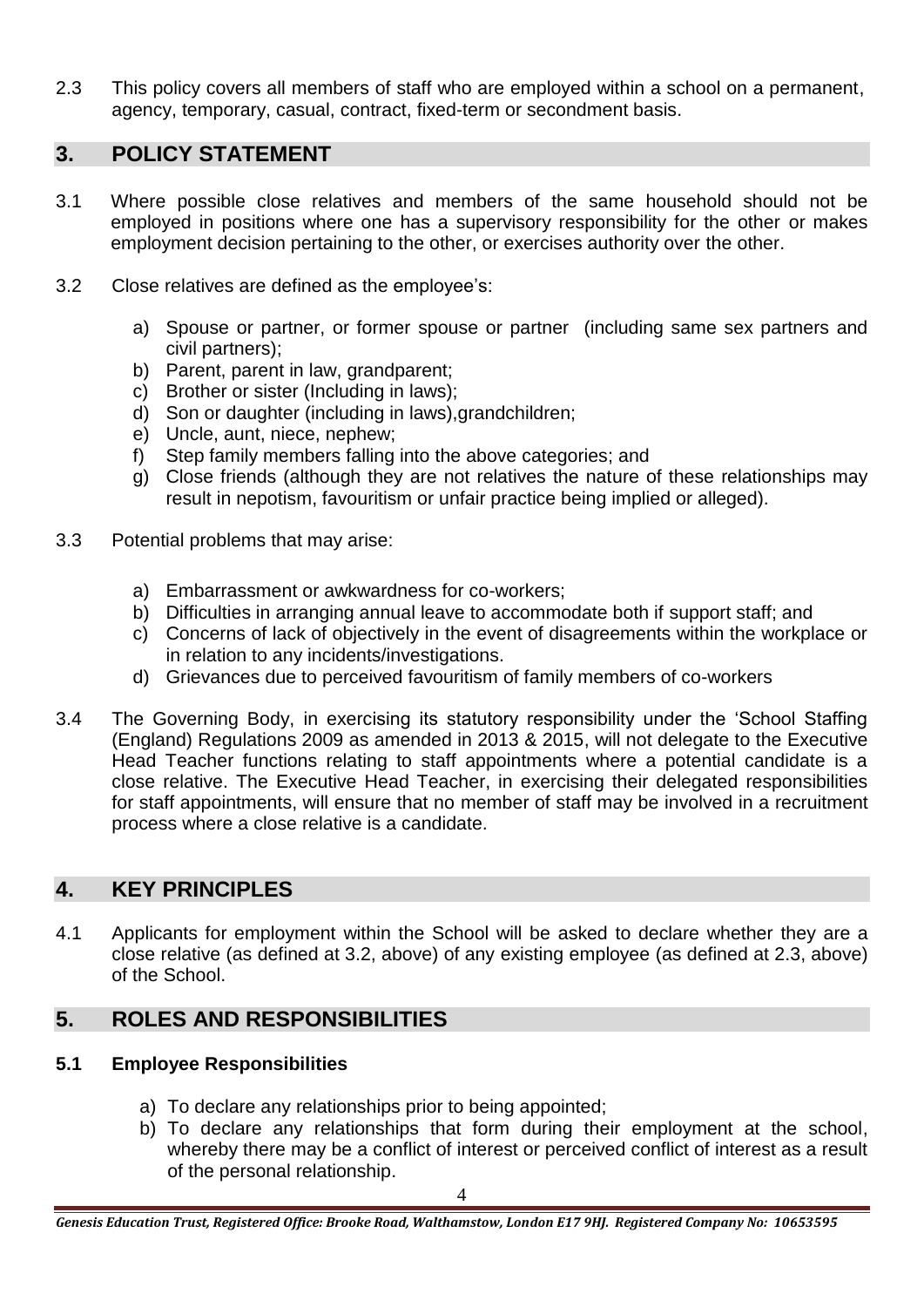#### **5.2 Management Responsibilities - Governors/ Executive Head Teacher**

- a) To declare any relationship to any candidate so that they can removed from any recruitment processes;
- b) To declare any relationship to any employee that they may supervise during their employment at the school;
- c) To ensure School follows fair and transparent procedures to avoid allegations of favouritism or nepotism.

#### **5.4 Human Resources Service Provider Responsibilities**

a) Advising and supporting the Head Teacher and Governors in the application of this policy.

# **SECTION 2 OUTLINE OF PROCESS**

#### **1.0 Recruitment of staff**

- 1.1 Should the school choose to then we would recommend the following points are considered in the recruitment of new staff.
- 1.2 External and internal applicants for posts will be asked to declare relevant personal relationships when applying for the post to ensure that the member of staff they are related to/in a relationship with has no involvement in the application process.
- 1.3 Applicants for employment within the School will be asked to declare whether they are in a personal relationship with any existing employee of the school. The existence of a relationship between an applicant and an employee.
- 1.4 Anyone on the recruitment panel who is involved in the selection process (shortlisting or interviewing) and is aware that a closely related person, or indeed any other person that they know personally, has applied, must declare this to the other members of the shortlisting/interview panel at the earliest opportunity. The individual will be withdrawn from the selection process and replaced by a suitable colleague.

#### **2.0 SUPERVISION OF STAFF**

- 2.1 If a person is appointed to a post where they would have been supervised by a close relative or where they would have been required to supervise a close relative, then alternative management arrangements should be considered.
- 2.2 In situations where two employees become close relatives by marriage or civil partnership it will be the responsibility of the Executive Head Teacher to consider putting arrangements in place for alternative management arrangements.
- 2.3 Alternative management arrangements may include altering the reporting line or arranging for a third party to supervise the working relationship.